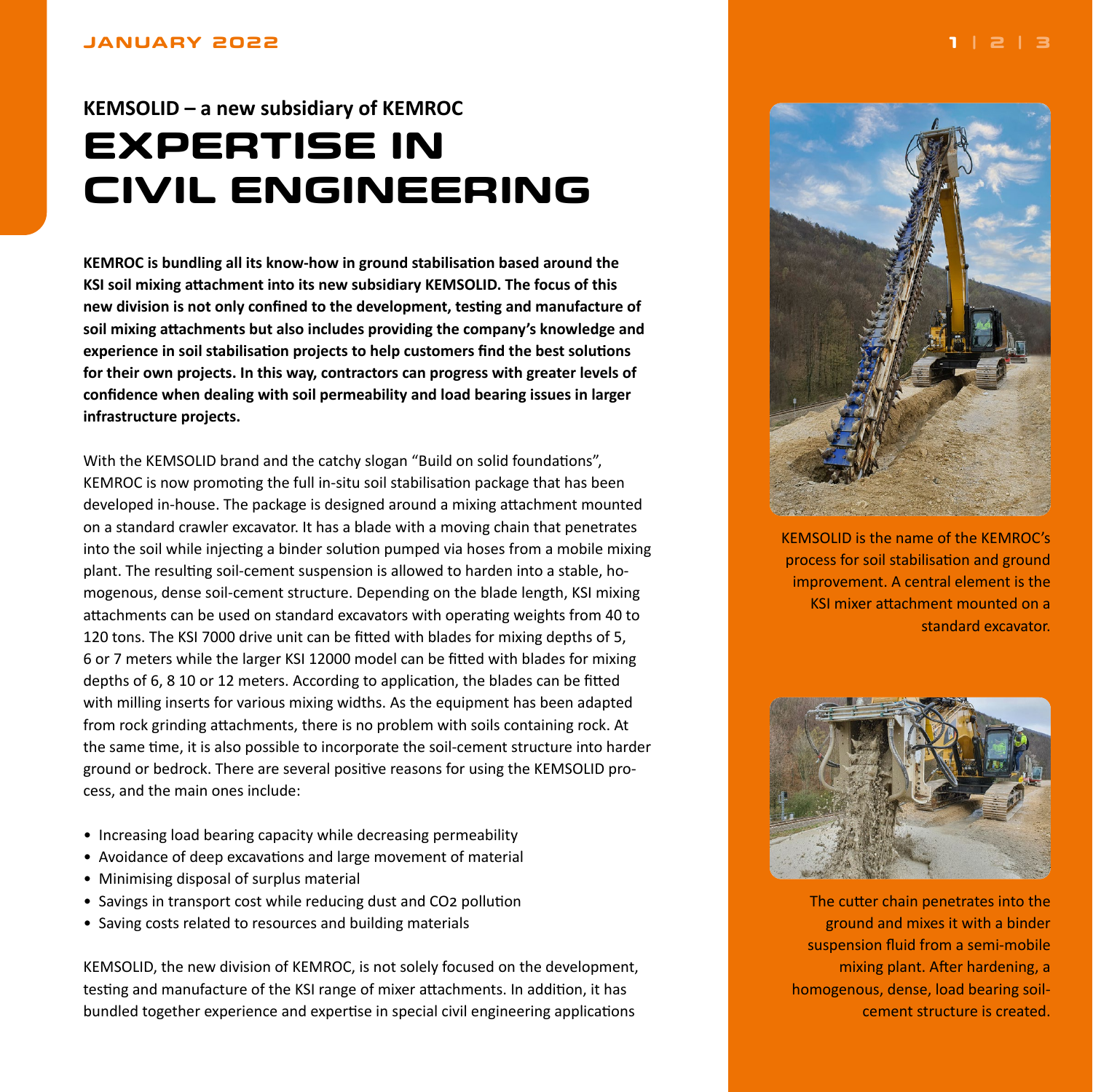#### <span id="page-1-0"></span>**JANUARY 2022 [1](#page-0-0) | 2 | [3](#page-2-0)**

which are offered as a consultancy service to planning offices, construction companies, cost appraisers and clients. The new division currently has four employees managed by Mr Gerd Maitschke, a graduate engineer who has been associated with the KEMSOLID process from the beginning. Professionally, he can look back on almost 40 years' civil engineering experience. Amongst other things, he has held senior positions on large infrastructure projects, such as the well-known German Stuttgart 21 transport project. Located in Hämbach, a district of Bad Salzungen, KEMROC started at the end of 2021 to create space dedicated to the production of the KSI mixer attachments with offices for the employees of the new KEMSOLID Division.

## **Infrastructure of the mobile age**

Like all attachments from KEMROC – and unlike other similar processes with expensive soil stabilisation and ground improvement machinery – the KSI mixer attachments used for the KEMSOLID process are compact, relatively easy to transport and they work on standard excavators. As a result, users can expect relatively short reaction and set-up times as well as low transport and installation costs. The only equipment required on site are the excavator, a mobile mixing plant and a grout pump with hoses. Gerd Maitschke calculated that, "similar processes require a budget of six figures for the supply and installation of the equipment, in contrast to the KSI mixing equipment which requires five-digit amounts".

## **Solid application expertise**

There are a wide range of applications where the KEMSOLID process can be used to improve the load bearing and permeability characteristics of soils. It can be used to seal large excavations or polluted areas. It can also be used to seal dams, dikes and bodies of water as well as creating a barrier to ground-borne vibration. It can be used to shore trenches and strengthen the ground supporting large buildings such as logistic warehouses. It can also be used where traffic routes have to be built on poor ground or where the foundations of existing roads have to be improved to allow for higher traffic loads and speeds. These include, for example, construction sites for rapid transport and motorways.

These are exactly the types of places where the KEMSOLID division of KEMROC will be active. "We offer clients, appraisers and civil engineers our range of KSI mixer attachments as well as the expertise required to tender, support and execute the KEMSOLID process in a practical manner," says Division Manager Gerd Maitschke. Customers benefit from the well designed, powerful and robust attachments manufactured by KEMROC, and they can call on the solid application expertise gained



**IKEM** 

## KEMSOLID logo with the climate protection seal.



Graduate Engineer Gerd Maitschke heads KEMROC's newly established specialist foundation engineering division KEMSOLID. This brand will promote the process together with professional expertise and experience internationally.